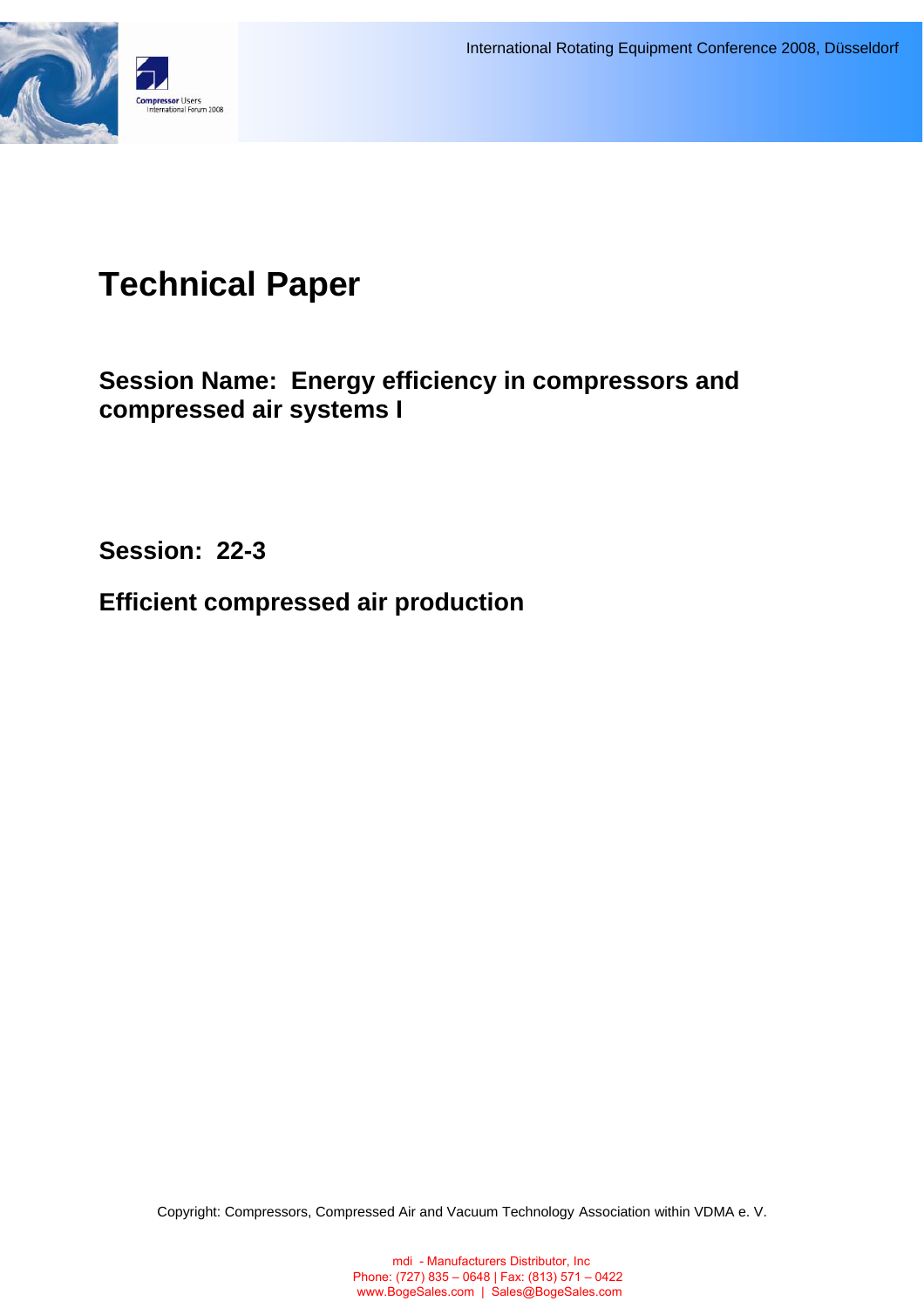

# **Abstract**

**Compressed air is often referred to as the fourth utility. We all know the generation of compressed air consumes energy but at the same time the compressor and downstream components are often neglected, which means there are significant savings to be made. It is suggested that savings of around 33 % on average in a compressed air system are possible. It follows that cost effective compressed air production is energy efficient compressed air production, as energy is by far the biggest lifetime cost factor. Many of the different levers for cost reduction may be known, but just not applied, due to lack of knowledge about the financial savings possible. This paper shows and explains the different ways to efficient compressed air production (leakages, compressor selection, pressure losses, …) and gives simple calculation examples that are easy to follow and to be reproduced in your compressed air stations.**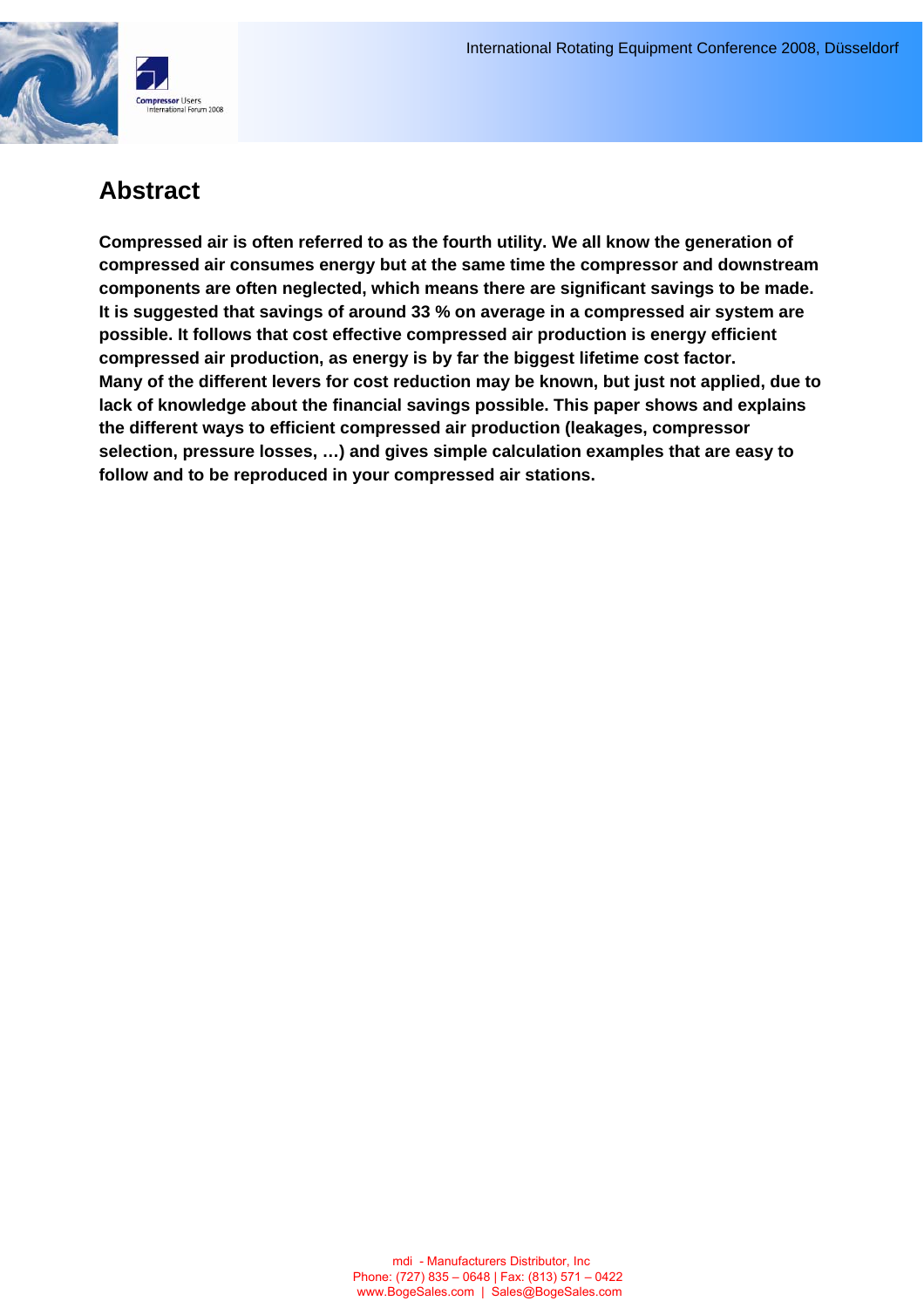

#### **Efficient compressed air production**

Compressed air is one of the most important utilities used in industrial applications world wide; if not the most important. There is hardly any industrial facility working without compressed air. Two reasons are its unique flexibility and easy handling. Many processes depend on compressed air, therefore compressed air will definitely remain an important driver for production in the future.

Compressed air has been in use for many years. The first known application is almost as old as our Christian time scale. Over the years industry became used to the presence of compressed air. It is just there, a utility, very much comparable to electricity in a private household. But just like electricity compressed air does have its costs. Due to ever increasing energy prices the cost for generating compressed air has moved more and more into the focus of the managers responsible for generating it. In former years the situation was different. Compressed air stations or compressed air production was more or less a neglected part of any facility. Energy efficiency was not in focus and any possible saving potential was never contemplated. This resulted in a rather bad reputation of compressed air today. Many compressor stations actually do not work efficiently. However this is not a general problem of compressed air itself but only a problem of ignoring the high energy saving potential that is undoubtedly available. Compressed air is definitely a viable and safe utility. The skill is knowing and practising the methodology to reduce the generation and distribution costs to a minimum.

#### **Costs of compressed air**

When buying a new compressed air station, especially with the smaller motors, say 22 kW and below, the usual situation is that supplier and purchaser only talk about investment costs or maintenance costs. Energy costs are rarely discussed. Therefore a vital part of the equation is missed. Three cost factors are most important: Energy costs, investment costs and maintenance costs. Depending on the annual working hours of the compressor the proportion of these three factors is slightly different.



Fig. 1: Cost factors for compressed air production [1]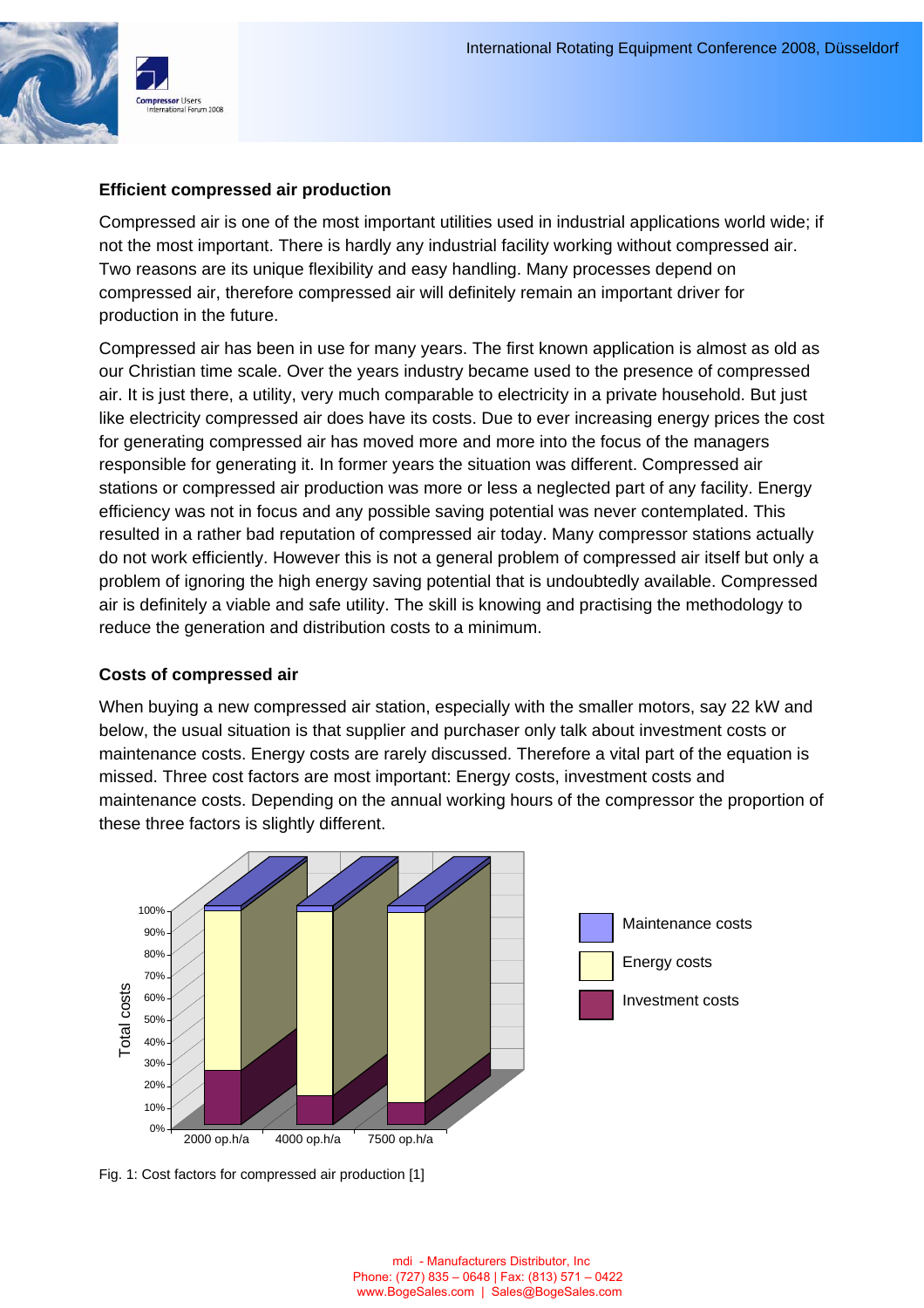

Fig. 1 clearly shows that energy is the biggest factor in the cost of compressed air, no matter how many hours per year the compressor is in use. The significance of energy costs rise even more with increased operating hours. The investment costs only form a small percentage of the total costs and clearly do not represent the amount of time spent in all those negotiations during the buying process. Also the maintenance costs are less important, compared to the total costs. As the energy costs have the biggest share it should be very clear that this is the area that should be tackled when talking about reducing costs. Reducing costs basically means reducing energy consumption.

In 2001 a study was published by Peter Radgen and Edgar Blaustein called "Compressed Air Systems in the European Union". This study analysed the situation of compressed air stations in the European Union and found out that, in that time in the European Union, about 321,000 industrial compressed air systems (CAS) were in use, consuming about 80 billion kWh of energy per year. The study also analysed the possible energy saving potential for these compressor stations. (Fig. 2)

| <b>Energy savings measure</b>                                                                                                                                                            | % applicability (1)   % gains (2) |              | potential<br>contribution (3) |  |
|------------------------------------------------------------------------------------------------------------------------------------------------------------------------------------------|-----------------------------------|--------------|-------------------------------|--|
| <b>System installation or renewal</b>                                                                                                                                                    |                                   |              |                               |  |
| Improvement of drives (high efficiency<br>motors, HEM)                                                                                                                                   | 25%                               | $2\%$        | 0.5%                          |  |
| Improvement of drives: (Adjustable speed<br>drives, ASD)                                                                                                                                 | 25%<br>15%                        |              | 3.8%                          |  |
| Upgrading of compressor                                                                                                                                                                  | 30%                               | $7\%$        | 2.1%                          |  |
| Use of sophisticated control systems                                                                                                                                                     | 20 %                              | 12 %         | 2.4%                          |  |
| Recovering waste heat for use in other<br>functions                                                                                                                                      | 20%                               | 20%          | $4.0\%$                       |  |
| Improved cooling, drying and filtering                                                                                                                                                   | 10%                               | 5 %          | 0.5%                          |  |
| Overall system design, including multi-<br>pressure systems                                                                                                                              | 50 %                              | 9%           | 4.5%                          |  |
| Reducing frictional pressure losses                                                                                                                                                      | 50 %                              | $3\%$        | $1.5 \%$                      |  |
| Optimising certain end use devices                                                                                                                                                       | $5\%$                             | 40%          | $2.0\%$                       |  |
| <b>System operation and maintenance</b>                                                                                                                                                  |                                   |              |                               |  |
| Reducing air leaks                                                                                                                                                                       | 80 %                              | 20%          | 16.0%                         |  |
| More frequent filter replacement                                                                                                                                                         | 40 %                              | $2\%$        | 0.8%                          |  |
|                                                                                                                                                                                          |                                   | <b>TOTAL</b> | 32.9%                         |  |
| Table legend: (1) % of CAS where this measure is applicable and cost effective<br>(2) % reduction in annual energy consumption<br>(3) Potential contribution = Applicability * Reduction |                                   |              |                               |  |

Fig. 2: Potential contribution to energy saving measures [2]

The table suggested an energy saving potential of 32.9 %. Taking the total 80 billion kWh used per year this would result in 26.3 billion kWh per year of saved energy. With an average energy price of 0.06 €/kWh the saving potential results in 1.58 billion Euro saved per year. The table also shows the most important contributors to this saving potential. Obviously leakage reduction is the most important one, followed by overall system design, heat recovery, intelligent drives and intelligent controls. These are some of the measures that will be discussed in this paper.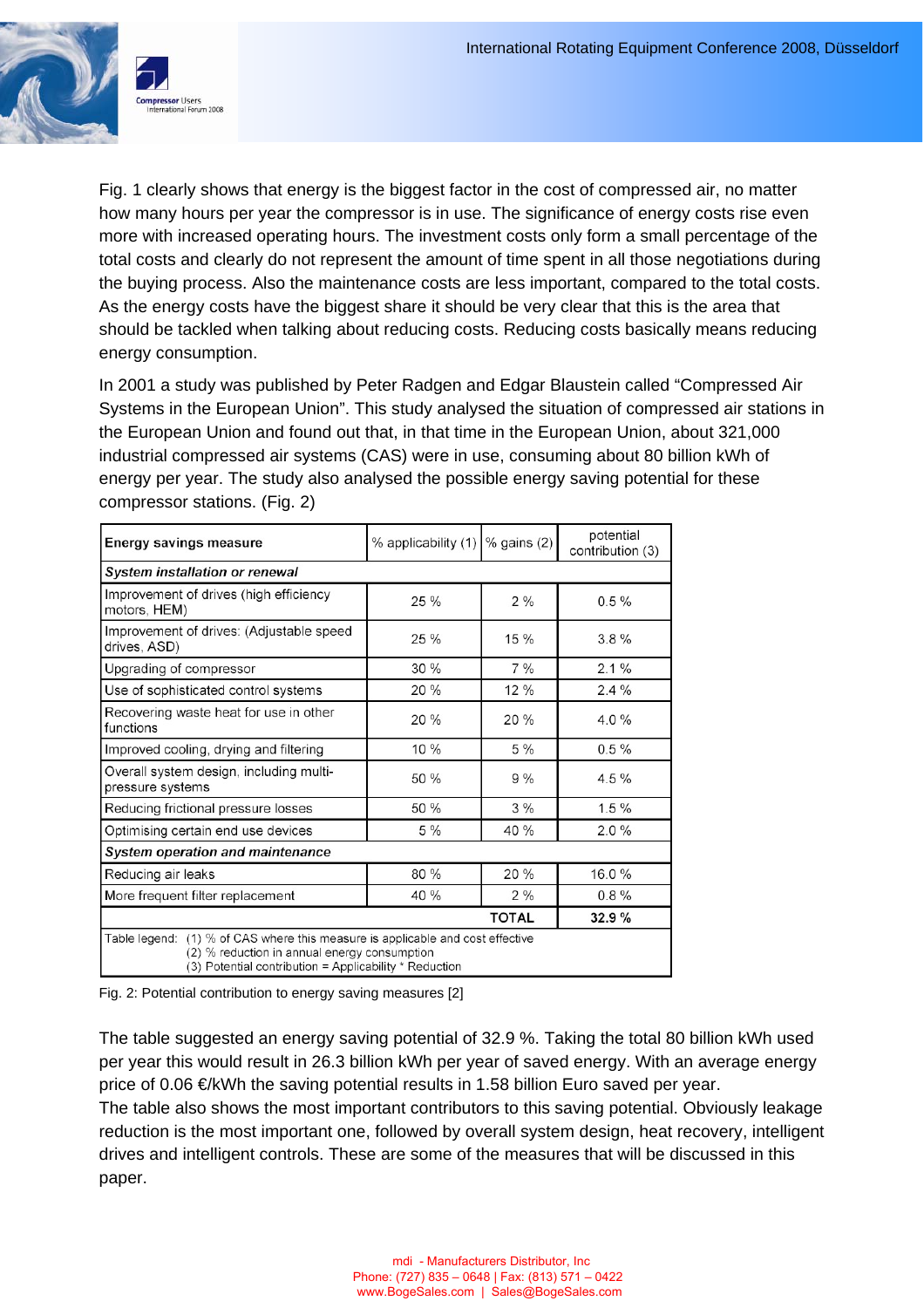

The mentioned 32.9 % is a value which is, on average, applicable to all stations in the European Union. No matter what size the station is. But why is this big saving potential not used, especially in times like this, where energy costs are rising faster than ever before? One possible explanation is that in many industrial facilities compressed air costs are not evaluated in a transparent way. It is often very hard to find out the costs specifically used for the compressed air production, because the necessary data is not collected. If one does not know the total costs it is hard to figure the saving potential. Because the importance of the energy costs is not clear to all compressed air users this small calculation will highlight the significance:

## **Calculation of cost factors**

The compressed air station in this example consists of a single, fixed speed 45 kW oil injected screw compressor operating 6,000 hours per year, with an idling time ratio of 33 %. Thus the compressor runs 4,000 h/a in load run and 2,000 h/a in idle run. This ratio is not very efficient, but it is quite common to installations of this kind.

In this example we will calculate the three cost factors: a) energy, b) investment and c) maintenance costs.

### a) Calculation of energy costs

The rated motor power of this compressor is 45 kW. This is the power available at the motor shaft. The power intake of the compressor, the value which has to be paid for, also includes the motor efficiency (estimated with 93 %) and the rated power including efficiency of the cooling fan motor (estimated with 0.7 kW and 70 %), which is also installed in compressors of this size. The power intake therefore results to: 45 kW / 93 % + 0.7 kW / 70 % = 49.4 kW. This is what the compressor uses during load run. During idle run the compressor usually uses about one third of this energy. This is the basis for our following energy calculation. The energy costs are estimated with 0.06 €/kWh.

Costs for load run: 4,000 h/a x 49.4 kW x 0.06 €/kWh = 11,856 €/a Costs for idle run: 2,000 h/a x 49.4 kW / 3 x 0.06 €/kWh = 1,976 €/a Total energy costs: 13,832 €/a.

#### b) Calculation of investment costs

The purchase price of this example compressor is estimated at  $14,000 \in \mathbb{N}$  with a linear depreciation over 7 years and 8 % interest rate the yearly costs for investment are roughly calculated with 14,000 €/7 a x 1.08 = 2,160 €/a.

c) Calculation of maintenance costs

The compressor runs 6,000 hours per year. The total maintenance costs for an installation like this are roughly estimated with 1,200  $\epsilon/a$ .

#### **Total costs**

Adding all three cost factors gives total annual costs for this compressor of 17,192  $\epsilon$ . The 13,832 €/a energy cost equates to 80 % of the total. Investment costs are only 13 % and maintenance costs only 7 % of the overall figure.

The costs per  $m<sup>3</sup>$  can now also easily be calculated. With a volume flow of 7  $m<sup>3</sup>/min$  at 8 bar the compressor delivers 7 m<sup>3</sup>/min x 60 min/h x 4000 h/a = 1,680,000 m<sup>3</sup>/a. This results in cost per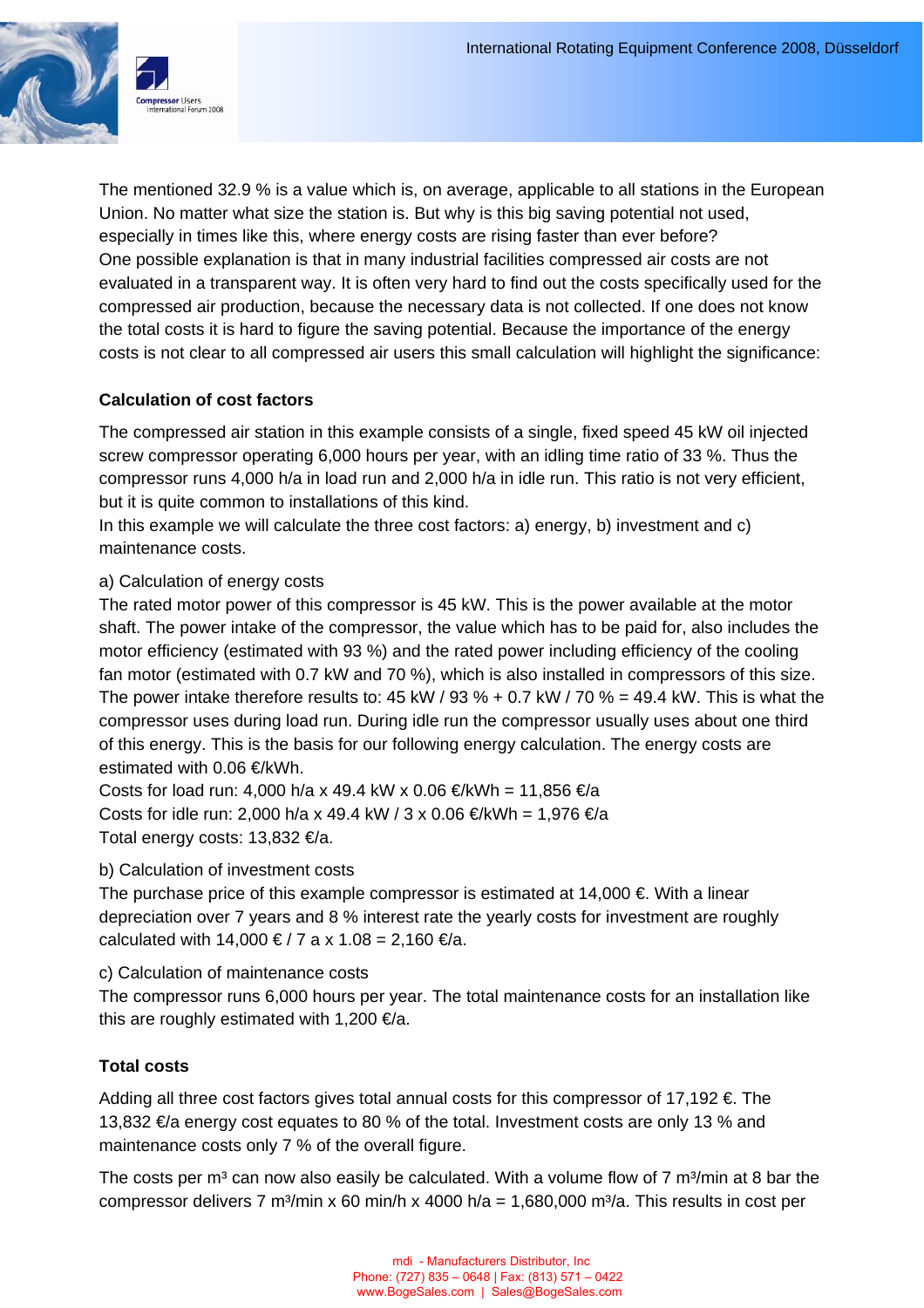

 $m<sup>3</sup>$  of 1 Cent/m<sup>3</sup>. This of course only includes the costs for the compressor, leaving out the costs for all other components of the compressor station.

This calculation example clearly shows that the real money saving potential does not lie in buying a cheap compressor but in buying an energy efficient compressor. In this example the result of even only 2 % improved energy efficiency exceeds the saving potential of a 10 % reduction in purchasing price. Unfortunately the total Life Cycle Costs (LCC) are not always used as the relevant basis for purchasing decisions.

Choosing energy efficient compressors is something that should be done every time a new compressed air station is designed or when a compressor is exchanged. But there are also other measures for existing compressor stations that can reduce energy costs.

### **Effect of leakages**

The study by Radgen/Blaustein shows an average saving potential of 16 % for leakage reduction. The operator of any compressor station should therefore keep a careful eye on leakages in his compressed air system. The following figure illustrates the cost of leakages.

| Leakage           |     |           | Leakage                      | Losses |          |
|-------------------|-----|-----------|------------------------------|--------|----------|
| size<br>$\sigma$  |     |           | volume at 8 bar <sub>n</sub> | Energy | Money    |
| <b>Size</b><br>mm |     |           | l/min                        | [kW]   | €/J ]    |
|                   |     |           | 75                           | 0,6    | $315,-$  |
|                   | 1,5 | $\bullet$ | 150                          | 1,3    | $683, -$ |
|                   | 2   | $\circ$   | 260                          | 2,0    | $1051,-$ |
|                   | 3   | $\circ$   | 600                          | 4,4    | $2312,-$ |
|                   | 4   | $\circ$   | 1100                         | 8,8    | $4625,-$ |
|                   | 5   | Ο         | 1700                         | 13,2   | 6938,-   |
|                   |     |           |                              |        |          |

Money values for: Electricity costs 0.06 €/kWh Leakage time 8,760 h/a

Fig. 3: Costs of leakages [1]

Every compressed air system has leakages. Some installations have an excellent leakage rate of only 5 %, others have leakage rates of 50 % or even higher. The leakages seldom occur in the main piping, but in flanges, connections, couplings, maintenance units or in the compressed air tool itself.

In our example the overall average leakage saving potential of 16 % results in an energy saving potential of 13,832 €/a x 16 % = 2,213 €/a.

Additionally, reducing leakage volume also results in reduced operating hours of the compressor: 6,000 h/a x 16 % = 960 h/a. This will reduce the maintenance costs. (6,000 h/a is used because reducing the load run time will also affect the total idle run time.)

Finding air leakages is not a problem, if the right tools are used, for example an ultra sonic sensor that detects emissions from a leakage (see Fig.4). This sensor should be used at least twice a year to audit a system and leakages should then immediately be repaired. To purchase an ultra sonic leak detector is a small investment, thereafter the only additional overhead is your labour cost. The annual saving potential definitely outweighs the



Fig. 4: Leakage detector [3]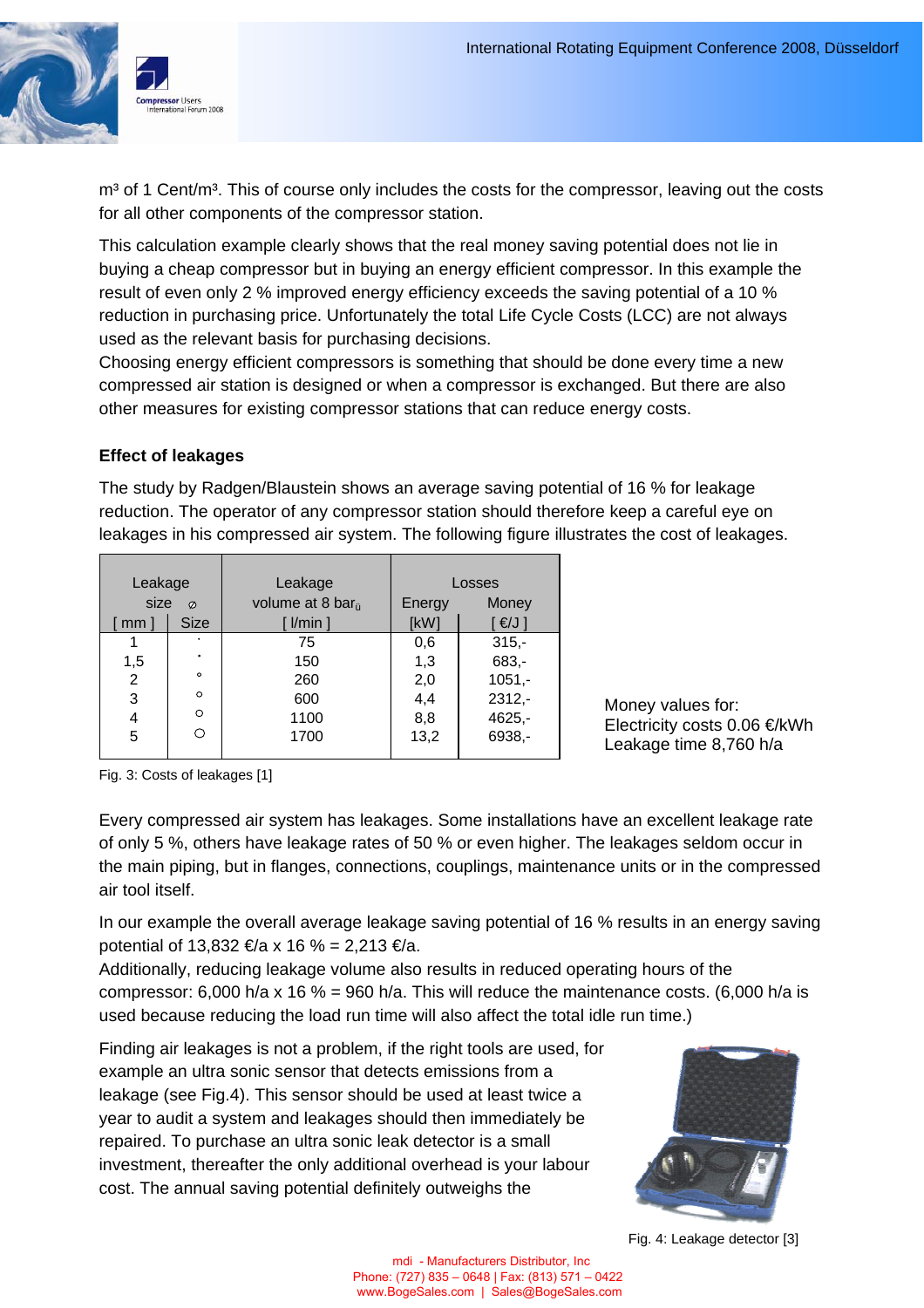

investment and manpower cost. As this device only detects ultra sonic sound emissions it can be used during normal operation of the plant.

There also is one way to find out the absolute leakage volume flow. During complete standstill of all compressed air users there still is air consumption because of the leakages. When the receiver is brought to a certain pressure value the compressors are switched of and the time for the pressure reduction in the receiver is measured. A pressure reduction from 8 bar to 6 bar in a 1,000 l receiver over 2 minutes equals to a leakage volume flow of 1,000 l  $\times$  (8-6) / 2 min = 1,000 l/min. The costs for this leakage rate would be approx. 4,500  $\in$ /a. (see Fig. 3) Another method to measure the leakage rate is of course a complete measurement of the compressed air volume flow. The measured flow during times of standstill of all air consumers, for example during night or weekend, must then be leakages.

One of the easiest ways to prevent leakage costs, at least during non shift times, is to shut down the compressors during this time, or, to prevent changing pressures in the receiver, to close a valve after the receiver.

#### **Operating pressure**

Another very important factor affecting the energy consumption of a compressed air system is the working pressure required. The pressure generated should always be at the minimum possible level to save energy. One important fact is: every 1 bar of additional pressure requires approx. 6-10 % more energy. This means, reducing the pressure by 1 bar immediately reduces the energy costs by 6-10 %. Therefore it is very important to reduce all pressure losses in the compressed air system from the receiver to the air consumer.



Fig. 5: Example of a compressor station with unnecessary pressure losses

Fig. 5 shows a compressor installation with many unnecessary pressure losses that cost money. Although only 6 bar is needed at the point of use the receiver pressure has to be 11.3 bar and the compressor has to run with a maximum pressure of 12.3 bar, due to the necessary pressure hysteresis in the compressor cut-in and cut-out pressure settings. Connections with spiral hoses create a high pressure loss, pressure reducers should be avoided wherever possible, the piping diameter should be big enough to reduce pressure losses and filter elements should be replaced as early as possible. The pressure drop in this installation could certainly easily be reduced by 2 bar, reducing the energy consumption by approx. 15 %. Taking the 13,832  $\in$ /a energy costs of our example compressor this equals to 2,075  $\in$ /a. In most cases this saving potential can be used with almost no additional investment. Small things like early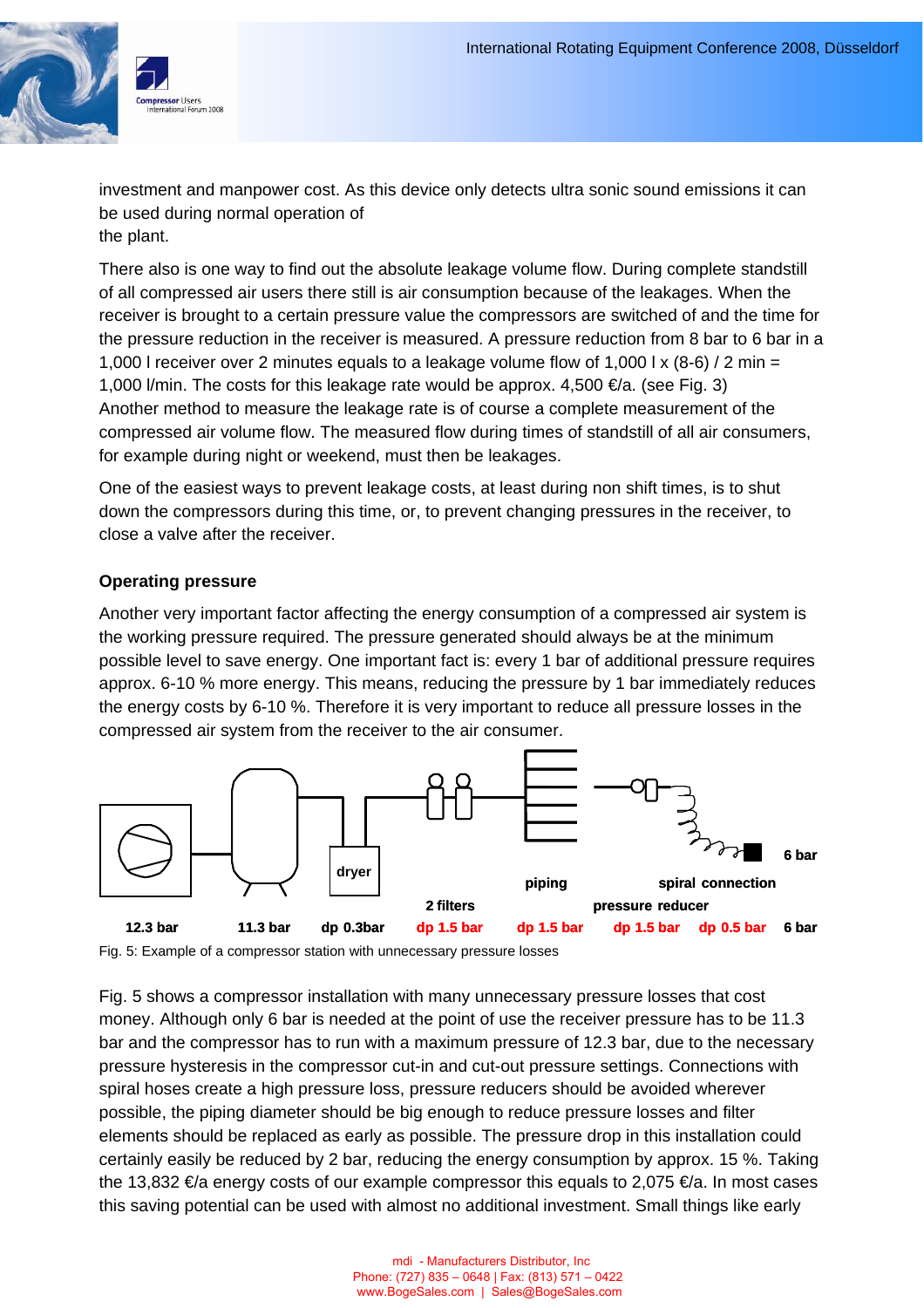

filter element change already save money. Reducing the pressure loss in these to filters to the half will alone save more than 800  $\epsilon/a$ . This is much more than the cost of two new filter elements.

The diameter of the piping is also very important for the energy costs. In many installations the piping diameter is much too small. Calculating the energy costs caused by the piping pressure loss and comparing them to the costs of an additional piping will in most cases show a return on investment of less than one year.

Of course the pressure can only be lowered to such a level that all consumers still work efficiently. But if only a small percentage of compressed air is needed at an exceptional high pressure level it makes sense to use a booster compressor which can be fed from a standard low pressure net, produced at lower energy costs.

#### **Intelligent plant layout**

Generating different pressures from the main system is already one factor in an intelligent plant layout. But there are many more. The most important basis for a decision of what compressor plant layout to choose is the knowledge of the compressed air requirements. This does not only include an average volume flow but also information about maximum and minimum flow, the fluctuation in flow, required pressure, necessary compressed air quality and much more. Only when this information is known can a system layout be optimised to keep the energy costs at a minimum level. This especially includes the idling times of the installed compressors. For screw compressors with an intelligent compressor controller it is quite easy to analyse the idling time. The controller will give information about load run hours and idle run hours or total hours. The idling ratio can be calculated by dividing the idle hours by the total hours. This ratio should be as small as possible. Simple and cheap compressor controllers that only show the total hours on an analogue mechanical hour counter do not offer this information. These compressors usually also do not include intelligent systems to minimise idling time. Unfortunately in most cases the information about the required volume flow is not available. A layout therefore will always include uncertainties and also some unwanted idling times.

In cases where an existing plant is to be modified or extended a measurement of the compressor station is highly advisable. These measurements should be done over one complete week to receive information about every working day, night time and also the weekends.



Fig. 6: Measurement result [4]

The diagram in Fig. 6 shows the working characteristic of a compressor station on a certain day, including the working mode of all compressors, pressure, volume flow and, in this case, also speed of a frequency controlled compressor. All this can be measured with a device that is easily installed into any compressor station. An analysis like this gives valuable information about the compressor station performance and efficiency.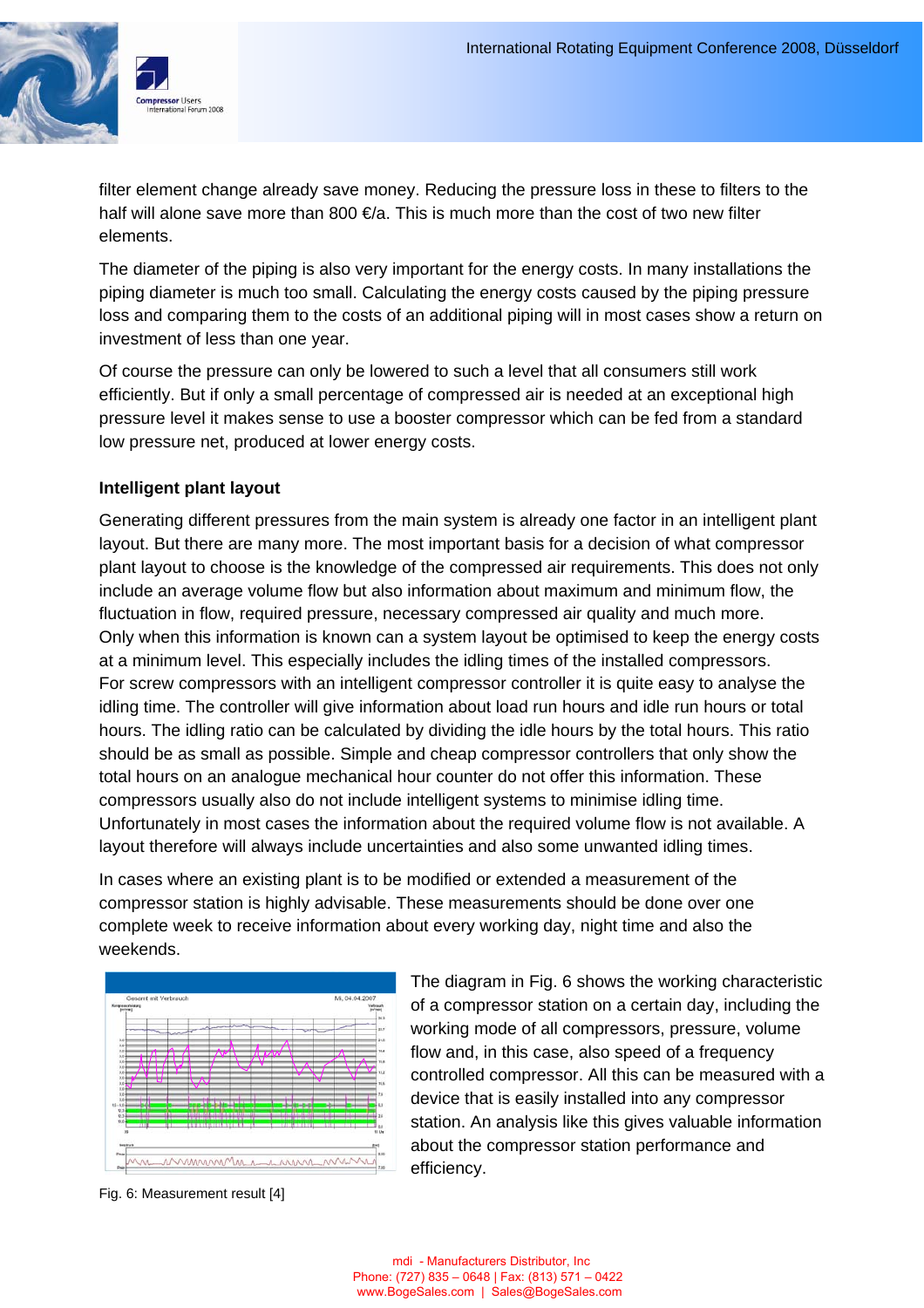

A measurement like this is the ideal basis for evaluating a system design requirement. It can determine whether to choose a single compressor, several compressors at different sizes or maybe a frequency controlled compressor.

Looking at our example plant from the beginning maybe a prior measurement would have shown that a combination of two differently sized compressors (probably 30 kW and 15 kW) would be more efficient. This combination would use the bigger compressor as the base load compressor and the smaller one for peak loads. This would help reduce the idling costs of almost 2,000  $\in$ /a by half.

For compressor stations with several compressors it is very important to have an intelligent higher level control that decides what compressor combination should run at a certain required air flow, minimising the total idling time and costs. There are small base load switch over controls for small installations and powerful energy saving controls for stations with 16 connected compressors or more. In stations with more than 2 compressors a higher level control should be used. Using this, instead of the formerly used cascaded settings for multiple compressor installations definitely saves energy and money. Only the most efficient compressor combination will run, thus minimising idling time whilst at the same time optimising the pressure. In all discussions about the efficiency of a compressed air station and plant layouts it is always important to see the compressed air production as a complete system. An efficient compressor does not automatically make an efficient compressed air system. One mistake in the plant layout can destroy the complete plant efficiency. It is therefore very important to include all components from the very beginning in order to create an optimised system.

#### **Heat recovery**



During the compression process a high percentage of the consumed energy is transferred into heat. In an efficient compressor installation this heat is not lost, but used to save energy in other applications where heat is needed. About 70 % to 80 % of the energy used to run a compressor can be recovered and therefore saved in other places. There are two main ways for heat recovery on

- screw compressors: use the warm cooling air flow coming
	- from the compressor
	- use the heat from the compressor oil circuit

Fig. 7: Compression heat in a screw compressor [1]

Fig. 7 shows the different streams of heat out of an air cooled oil injected screw compressor. The heat from the drive motor, the oil cooler and the air aftercooler leaves the compressor in one stream of warm air, taking out 94 % of the generated heat. This cooling air flow can be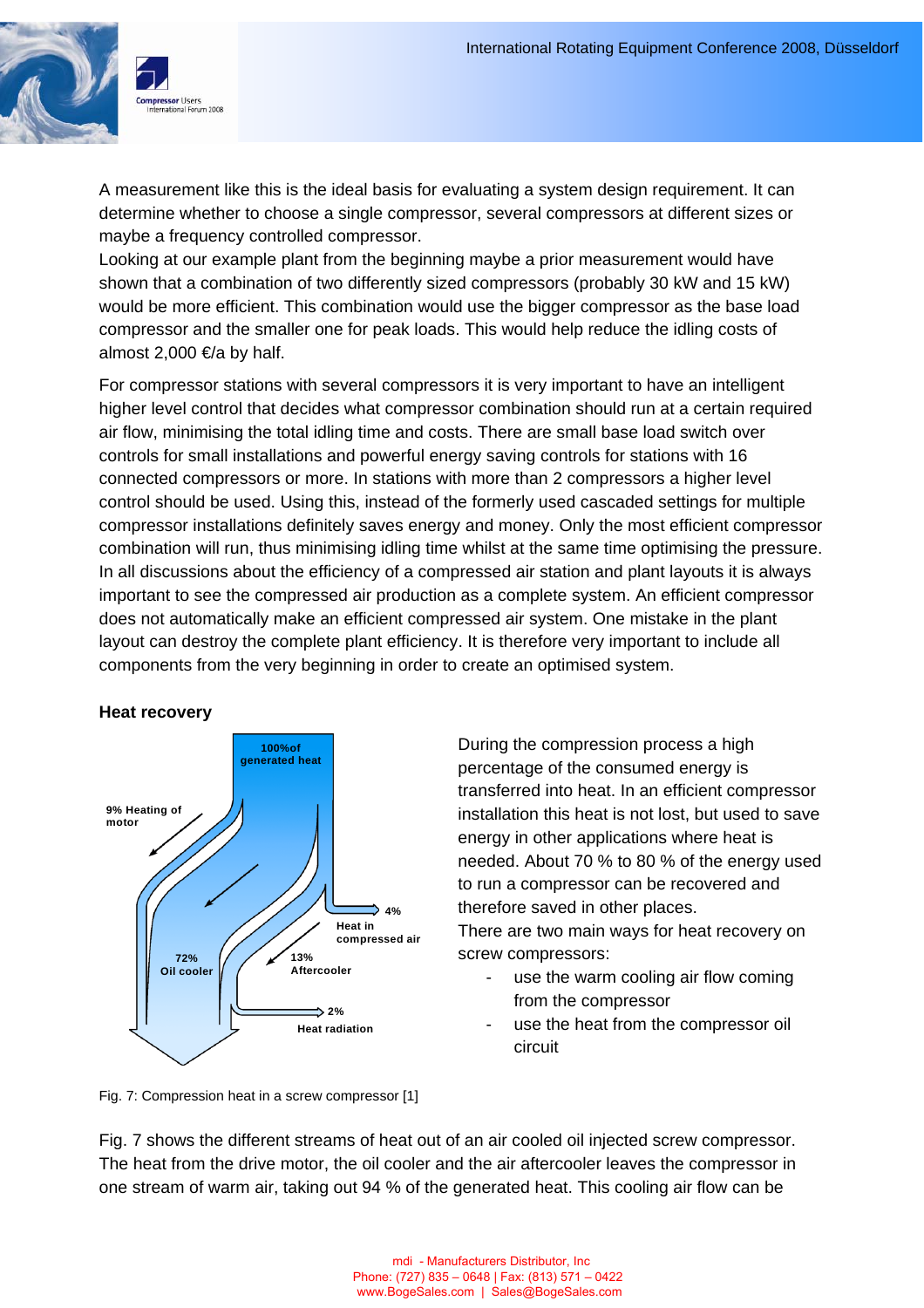

used to heat rooms or production facilities. All that is needed is an air duct connected to the compressor cooling air outlet. Fig. 8 shows an example installation. This is the simplest method of heat recovery, immediately saving energy which otherwise would have to be used to heat the building.



Fig. 8: Example installation of heat recovery from cooling air [1]

Another possible way for heat recovery is to take the heat from the oil circuit in the compressor with a heat exchanger. The advantage is that heat is then taken from the place where it is generated and from the hottest medium. Hot water with a temperature of up to 70°C can be generated which can be used in other places. This way of heat recovery is independent from the type of compressor cooling. One possible application would again be to supplement a central heating system whereby a significant amount of oil or gas for the heater can be saved.

| <b>Drive</b> | Discharged | Usable | Saving        |
|--------------|------------|--------|---------------|
| rate         | power      | heat   | potential     |
|              |            | amount | at 1,000 op.h |
| [kW]         | [kW/h]     | [MJ/h] | [€]           |
| 22           | 17,7       | 63,7   | 1,118         |
| 30           | 24,4       | 87,8   | 1,540         |
| 37           | 30,3       | 109,0  | 1,912         |
| 45           | 37,7       | 135,7  | 2,381         |
| 55           | 45,5       | 163,8  | 2,874         |
| 65           | 54,9       | 197,6  | 3,467         |
| 75           | 63,1       | 227,1  | 3,984         |
| 90           | 74,0       | 266,4  | 4,674         |
| 110          | 90,0       | 324,0  | 5,684         |
| 132          | 110,5      | 397,0  | 6,965         |
| 160          | 133,5      | 480,6  | 8,432         |
| 200          | 168,3      | 605,8  | 10,628        |
| 250          | 208,9      | 752,0  | 13,193        |

Fig. 9 shows a table with possible saving potential when heat recovery is used. The saving potential is calculated for a single shift operation (2,000 op. h) and heat recovery only done during half of the year (1,000 op. h). In an application where the recovered heat is used in a three shift operation throughout the year, the saving potential is even six times bigger. In most cases the return on investment for heat recovery installations is very short. When building a new compressor station heat recovery should always be considered. That would also include choosing the compressor location as near as possible to a heat consumer.

Fig. 9: Saving potential for heat recovery (calculated at a price of only 0.50 €/l for heating oil)